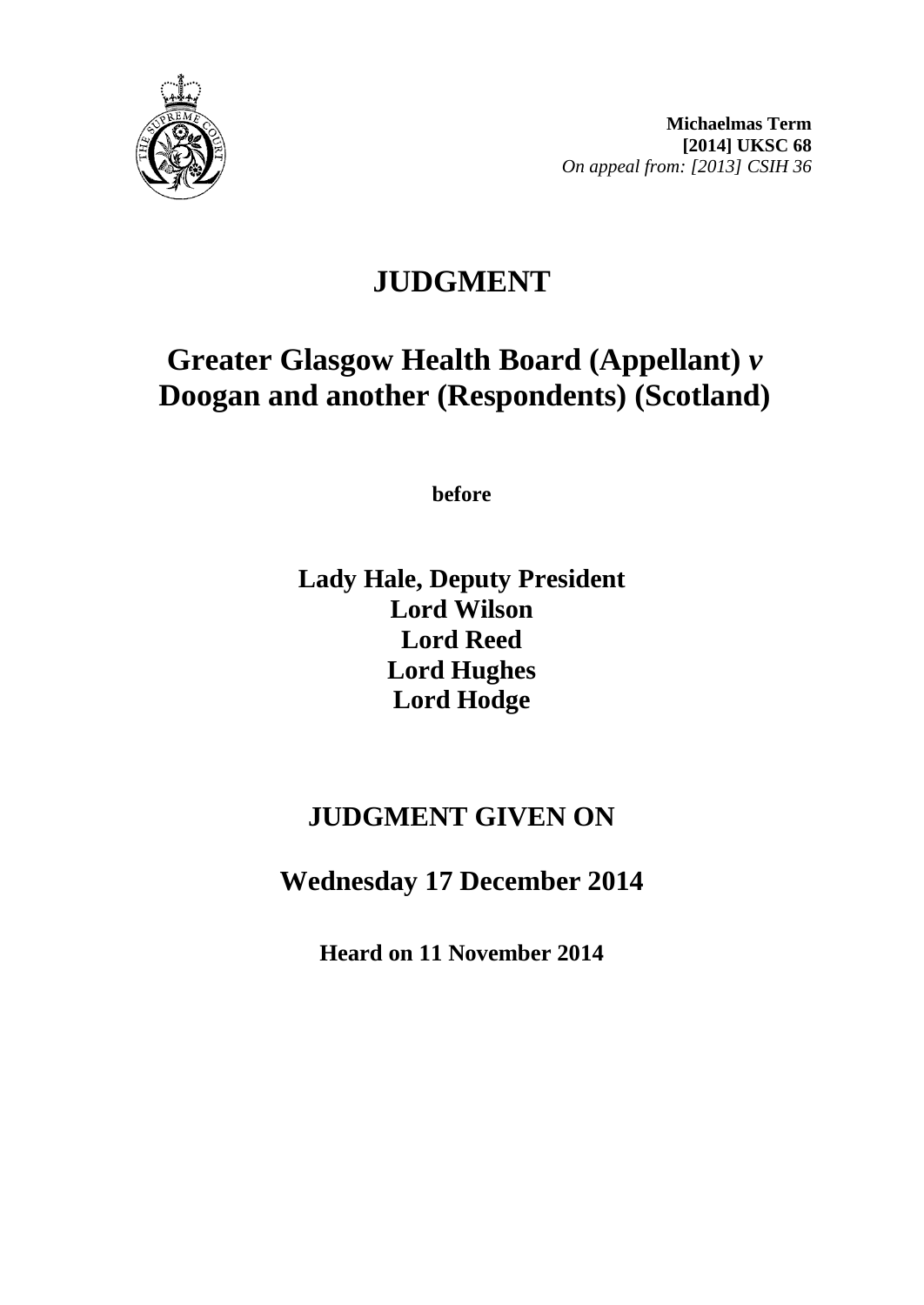*Appellant Respondents*<br>Brian Napier QC *C CC CC CC CC CC CC CC* Hugh Olson (Instructed by NHS Scotland )

Gerry Moynihan QC<br>Marie Clark (Instructed by Brodies LLP )

*Interveners (Royal College of Midwives and British Pregnancy Advisory Service)* Karon Monaghan QC Barbara Hewson (Instructed by Thompsons Solicitors )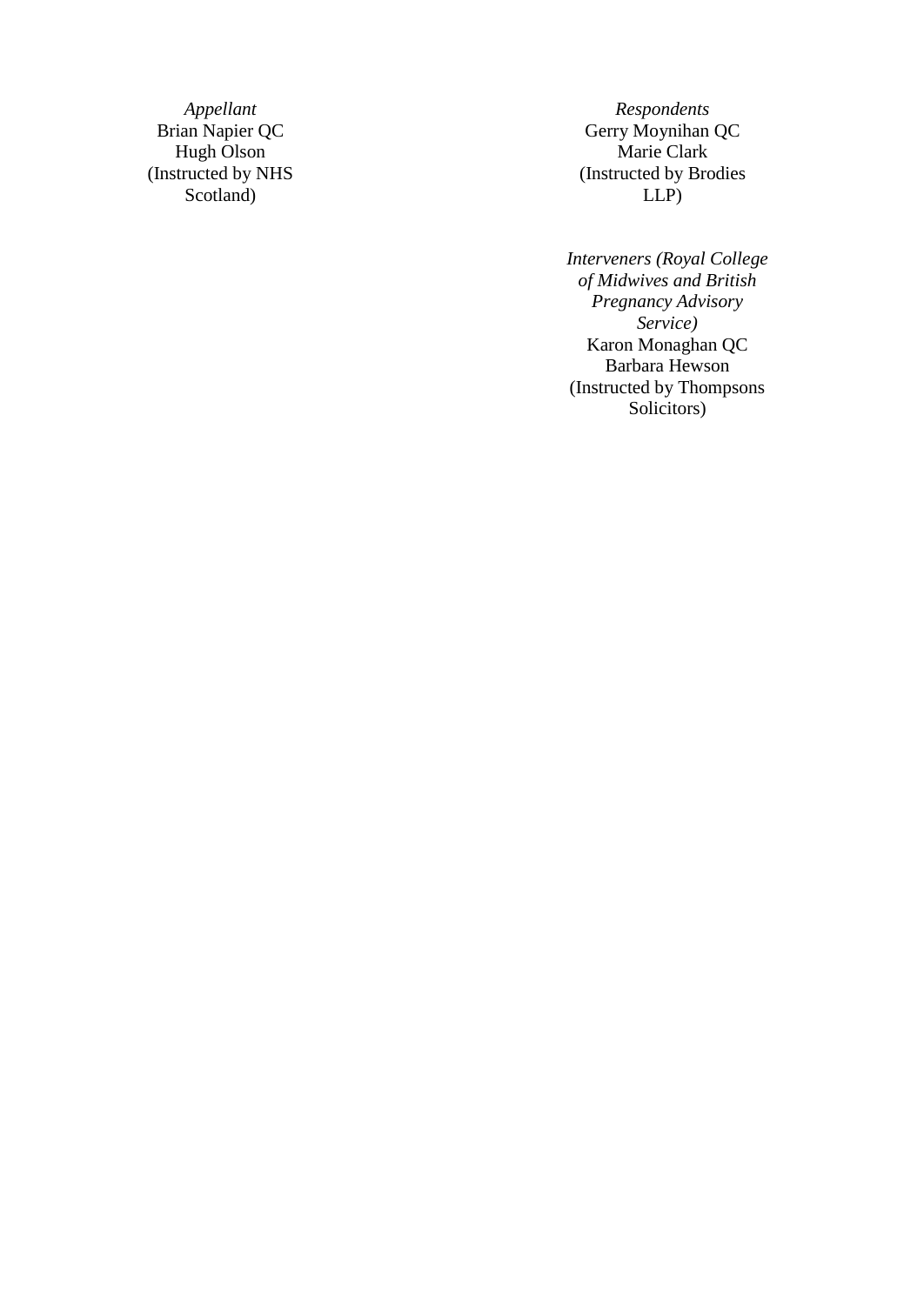### **LADY HALE: (with whom Lord Wilson, Lord Reed, Lord Hughes and Lord Hodge agree)**

1. The Abortion Act 1967 provides a comprehensive code of the circumstances in which it is lawful to bring about the termination of a pregnancy in England, Wales and Scotland. It enlarged and replaced the limited circumstances in which this was recognised as lawful by the common law. It also regulated the procedure. Other than in an emergency, two doctors must be of the opinion that the grounds for bringing about a termination exist and the termination must take place either in a National Health Service Hospital or in a clinic approved for the purpose. While the Bill was going through Parliament, a clause protecting the right of conscientious objection to taking part in an abortion was introduced. This case is about the precise scope of that right.

#### *The relevant legislation*

2. As originally enacted, section 1 of the 1967 Act read thus:

"(1) Subject to the provisions of this section, a person shall not be guilty of an offence under the law relating to abortion when a pregnancy is terminated by a registered medical practitioner if two registered medical practitioners are of the opinion, formed in good faith -

> (a) that the continuance of the pregnancy would involve risk to the life of the pregnant woman, or of injury to the physical or mental health of the pregnant woman or any existing children of her family, greater than if the pregnancy were terminated; or

> (b) that there is a substantial risk that if the child were born it would suffer from such physical or mental abnormalities as to be seriously handicapped.

(2) In determining whether the continuance of a pregnancy would involve such risk of injury to health as is mentioned in paragraph (a) of subsection (1) of this section, account may be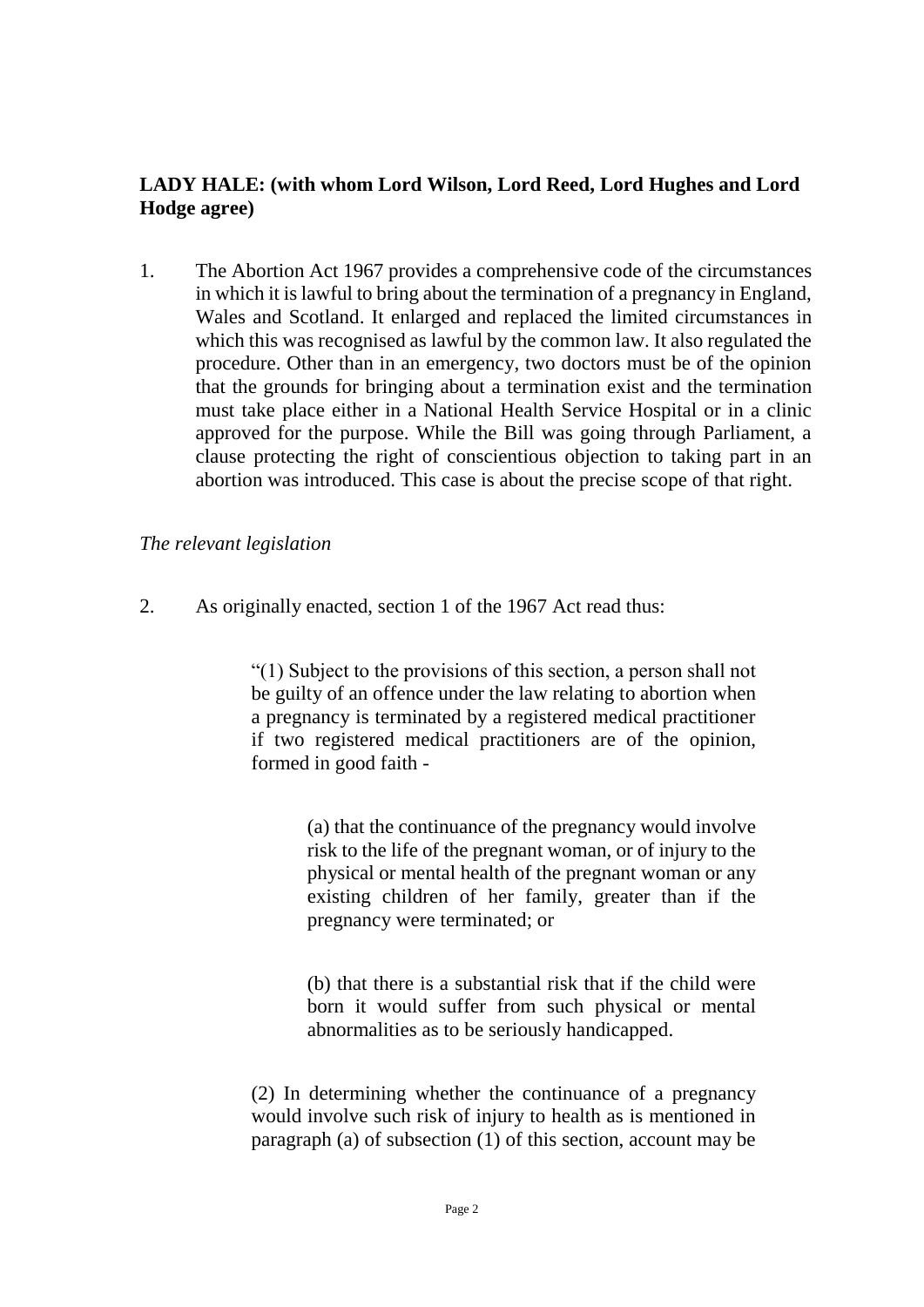taken of the pregnant woman's actual or reasonably foreseeable environment.

(3) Except as provided by subsection (4) of this section, any treatment for the termination of pregnancy must be carried out in a hospital vested in the Minister of Health or the Secretary of State under the National Health Service Acts, or in a place for the time being approved for the purposes of this section by the said Minister or the Secretary of State.

(4) Subsection (3) of this section, and so much of subsection (1) as relates to the opinion of two registered medical practitioners, shall not apply to the termination of a pregnancy by a registered medical practitioner in a case where he is of the opinion, formed in good faith, that the termination is immediately necessary to save the life or to prevent grave, permanent injury to the physical or mental health of the pregnant woman."

3. Section 5 of the Act also provided:

"(1) Nothing in this Act shall affect the provisions of the Infant Life (Preservation) Act 1929 (protecting the life of the viable foetus).

(2) For the purposes of the law relating to abortion, anything done with intent to procure the miscarriage of a woman is unlawfully done unless authorised by section 1 of this Act."

4. The Human Fertilisation and Embryology Act 1990 modified the circumstances in which abortion is lawful in two ways. It substituted the following for paragraphs (a) and (b) of section 1(1) of the 1967 Act:

> "(a) that the pregnancy has not exceeded its twenty-fourth week and that the continuance of the pregnancy would involve risk, greater than if the pregnancy were terminated, of injury to the physical or mental health of the pregnant woman or any existing children of her family; or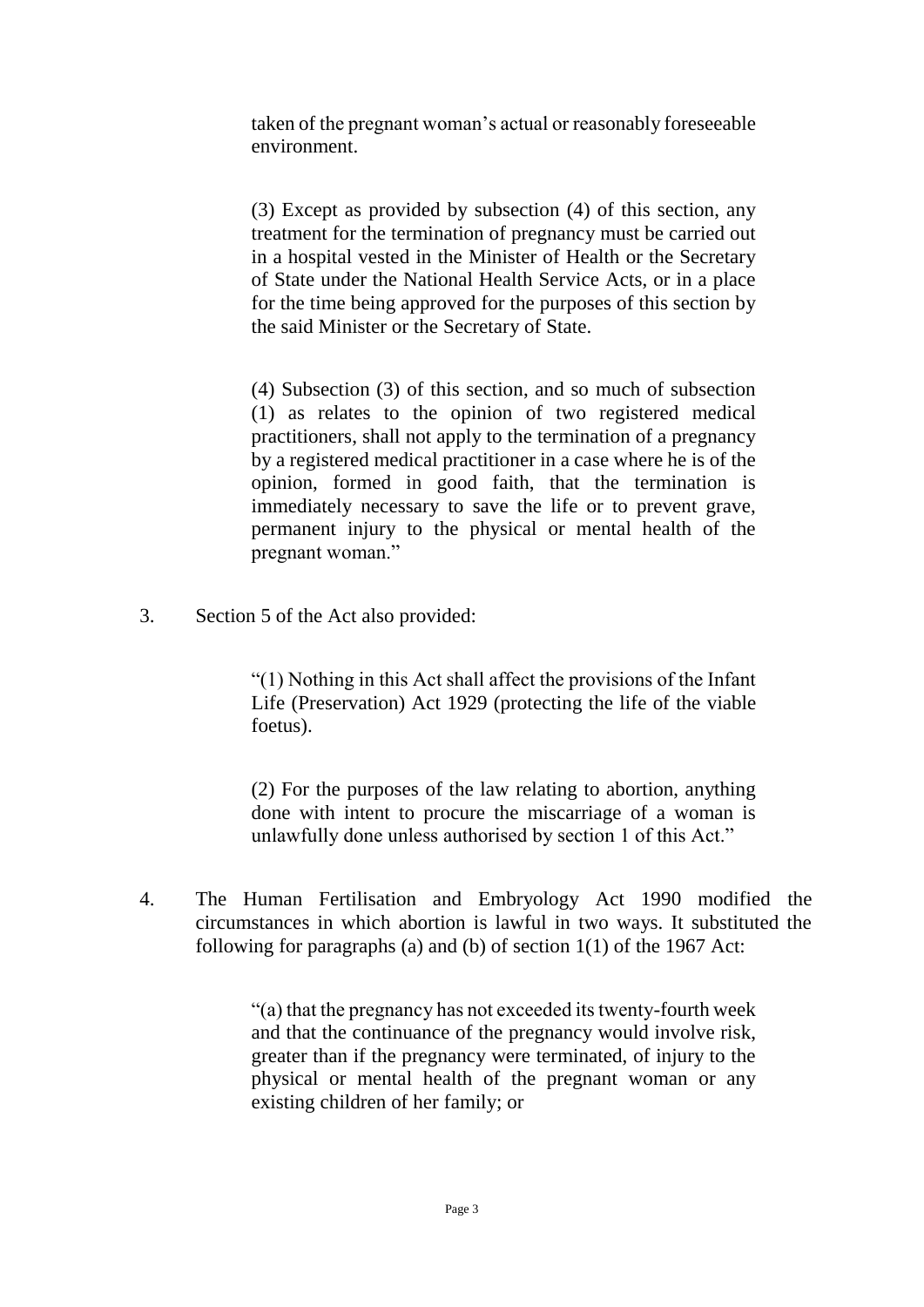(b) that the termination is necessary to prevent grave permanent injury to the physical or mental health of the pregnant woman; or

(c) that the continuance of the pregnancy would involve risk to the life of the pregnant woman, greater than if the pregnancy were terminated; or

(d) that there is a substantial risk that if the child were born it would suffer from such physical or mental abnormalities as to be seriously handicapped."

5. Section 5 was also amended to read as follows:

(1) No offence under the Infant Life (Preservation) Act 1929 shall be committed by a registered medical practitioner who terminates a pregnancy in accordance with the provisions of this Act.

(2) For the purpose of the law relating to abortion, anything done with intent to procure a woman's miscarriage (or, in the case of a woman carrying more than one foetus, her miscarriage of any foetus) is unlawfully done unless authorised by section 1 of this Act and, in the case of a woman carrying more than one foetus, anything done with intent to procure her miscarriage of any foetus is authorised by that section if -

> (a) the ground for termination of the pregnancy specified in subsection 1(d) of that section applies in relation to any foetus and the thing is done for the purpose of procuring the miscarriage of that foetus, or

> (b) any of the other grounds for termination of the pregnancy specified in that section applies."

6. The broad effect, therefore, was to introduce a limit of twenty four weeks' gestation for abortions carried out on ground (a), which is far and away the most common of the four grounds (see para 13 below), but to remove the limit provided by the Infant Life (Preservation) Act 1929 for abortions carried out on grounds (b), (c) or (d). It also introduced the possibility of selective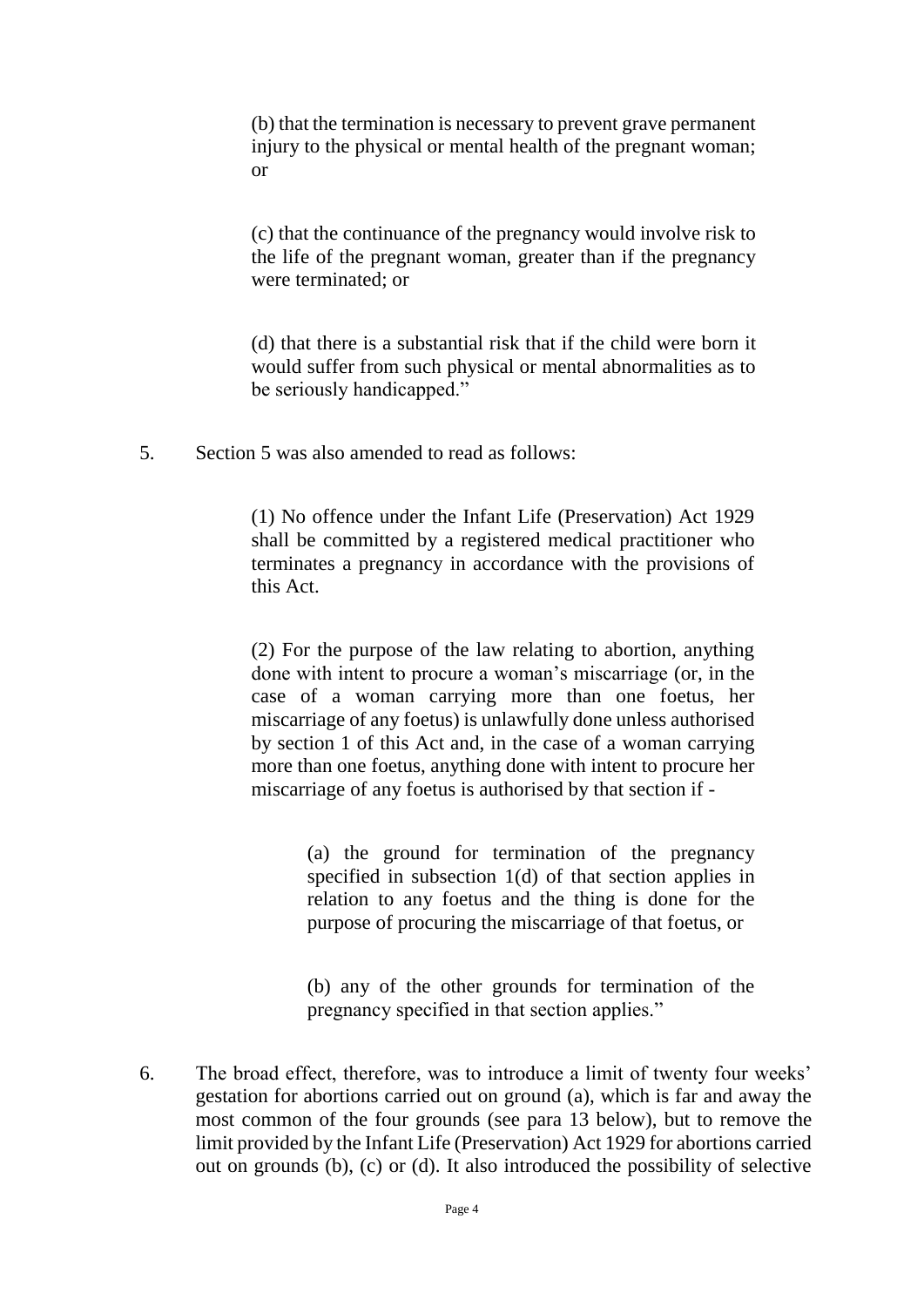abortion, where a woman is carrying more than one foetus, either in order to abort a foetus which may be seriously handicapped or because the reduction in the number of foetuses she is carrying is justified on one of the other grounds.

7. Section 1(3) has also been amended, and a new section 1(3A) added, by the 1990 and other legislation and now reads as follows:

> "(3) Except as provided by subsection (4) of this section, any treatment for the termination of pregnancy must be carried out in a hospital vested in the Secretary of State for the purposes of his functions under the National Health Service Act 2006 or the National Health Service (Scotland) Act 1978 or in a hospital vested in a Primary Care Trust or a National Health Service trust or an NHS foundation trust or in a place approved for the purposes of this section by the Secretary of State.

> (3A) The power under subsection (3) of this section to approve a place includes power, in relation to treatment consisting primarily in the use of such medication as may be specified in the approval and carried out in such manner as may be so specified, to approve a class of places."

- 8. Section 1(3A) reflects a change in the methods by which abortions are generally performed. When the 1967 Act was passed, pregnancies were terminated by surgical procedures to remove the foetus from the uterus. Now they are mostly terminated by the administration of drugs which prematurely induce labour. Current practice is that a patient is given an anti-progestogenic steroid in tablet form followed some 48 hours later by a prostaglandin in pessary form. The patient then undergoes a labour and delivers the foetus, placenta and membrane in the normal way unless surgical intervention is required. Selective reduction in the number of foetuses carried is performed by what is known as feticide, killing one of those foetuses in the womb. Feticide is also carried out where there is a risk of the foetus being born alive following the termination.
- 9. The change from surgical operations to medical methods of induction of labour led to the first of two cases under the 1967 Act to reach the House of Lords. In *Royal College of Nursing of the United Kingdom v Department of Health and Social Security* [1981] AC 800, the issue was pithily explained by Lord Denning MR in the Court of Appeal: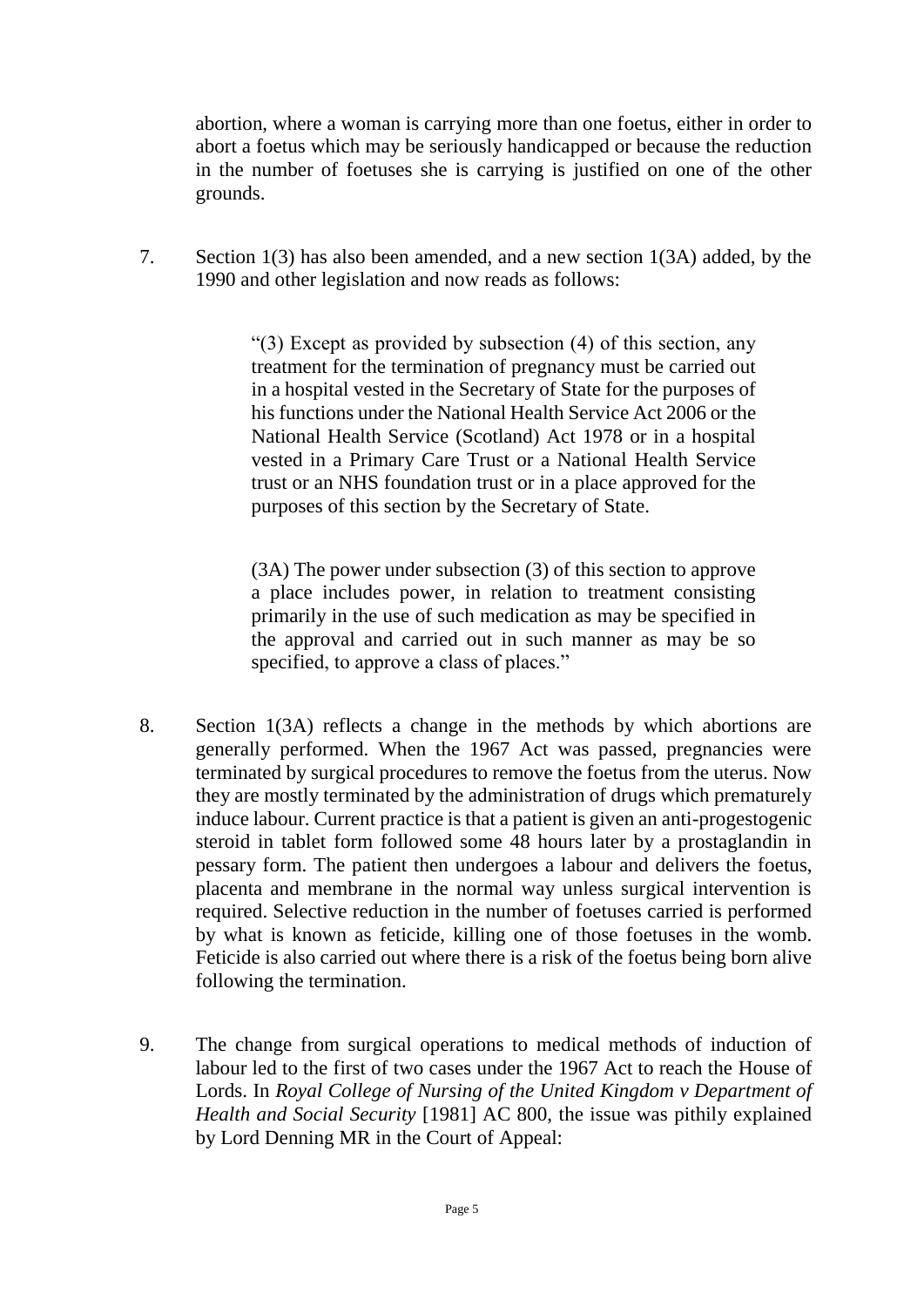"when a pregnancy is terminated by medical induction, who should do the actual act of termination? Should it be done by a doctor? Or can he leave it to the nurses? The Royal College of Nursing say that a doctor should do the actual act himself and not leave it to the nurses. The Department of Health and Social Security take a different view. They say that the doctor can initiate the process and then go off and do other things, so long as he is 'on call'." (p 802)

The majority of the House of Lords (Lord Diplock, Lord Keith of Kinkel and Lord Roskill) held that "when a pregnancy is terminated" in section 1(1) of the 1967 Act meant the whole process of treatment designed to bring that about, and not just the actual ending of the pregnancy. Furthermore, that process was carried out "by a registered medical practitioner" when it was a team effort carried out under his direction, with the doctor performing those tasks that are reserved to a doctor and the nurses and others carrying out those tasks which they are qualified to perform.

10. One reason for reaching that conclusion was that the Act uses the words "termination" and "treatment" apparently interchangeably. In particular, the "conscience clause" in section 4 is headed "Conscientious objection to participation in treatment" and reads:

> "(1) Subject to subsection (2) of this section, no person shall be under any duty, whether by contract or by any statutory or other legal requirement, to participate in any treatment authorised by this Act to which he has a conscientious objection:

> Provided that in any legal proceedings the burden of proof of conscientious objection shall rest on the person claiming to rely on it.

> (2) Nothing in subsection (1) of this section shall affect any duty to participate in treatment which is necessary to save the life or to prevent grave permanent injury to the physical or mental health of a pregnant woman.

> (3) In any proceedings before a court in Scotland, a statement on oath by any person to the effect that he has a conscientious objection to participating in any treatment authorised by this Act shall be sufficient evidence for the purpose of discharging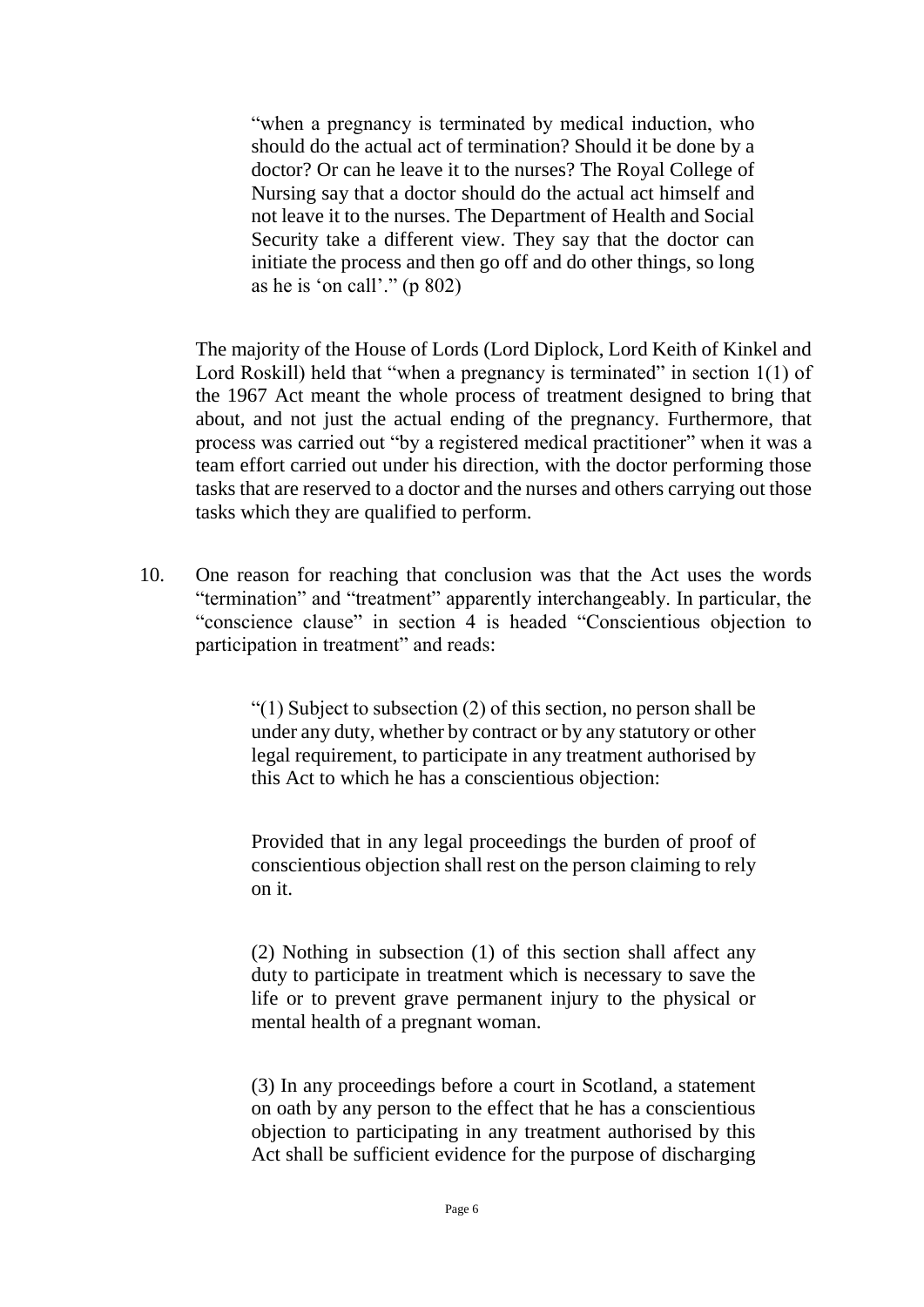the burden of proof imposed upon him by subsection (1) of this section."

It is common ground in this case that subsection (3) was enacted because of the requirement of corroboration in civil proceedings in Scotland which has since been abolished.

11. It will immediately be apparent that the question in this case, and the only question, is the meaning of the words "to participate in any treatment authorised by this Act to which he has a conscientious objection". That question was addressed by the House of Lords in *R v Salford Health Authority, Ex p Janaway* [1989] AC 537, a case which all parties accept was rightly decided. Mrs Janaway was a secretary and receptionist in a health centre, who objected to typing a letter from a GP at the health centre referring a patient to a hospital consultant with a view to a possible termination. It was held that "any treatment authorised by this Act" meant the process of treatment in hospital for the termination of pregnancy and "participating" meant actually taking part in that process. It did not have the extended meaning given to participation by the criminal law. The House was not concerned, as we are in this case, with what those words mean in the context of hospital treatment.

#### *How this claim came about*

- 12. The petitioners are both experienced midwives employed at the Southern General Hospital in Glasgow. The job which they both held now has the title Labour Ward Co-ordinator. Miss Doogan has worked predominantly in the Labour Ward since 1988, but has been absent through ill-health since March 2010. Mrs Wood worked in the Labour Ward from 1992 until March 2010 when she transferred to work in maternity assessment. Both are practising Roman Catholics who believe that human life is sacred from the moment of conception and that termination of pregnancy is a grave offence against human life. They also believe that any involvement in the process of termination renders them accomplices to and culpable for that grave offence. Each informed their employer, the Greater Glasgow Health Board, of their conscientious objection to taking part in the termination of pregnancy when they began work in the Labour Ward in 1988 and 1992 respectively.
- 13. Maternity services in Glasgow used to be provided in three hospitals, but in 2004 it was decided to close one of them down. Maternity facilities at the remaining two hospitals, the Southern General Hospital and the Princess Royal Maternity Hospital, were extended and refurbished. The first babies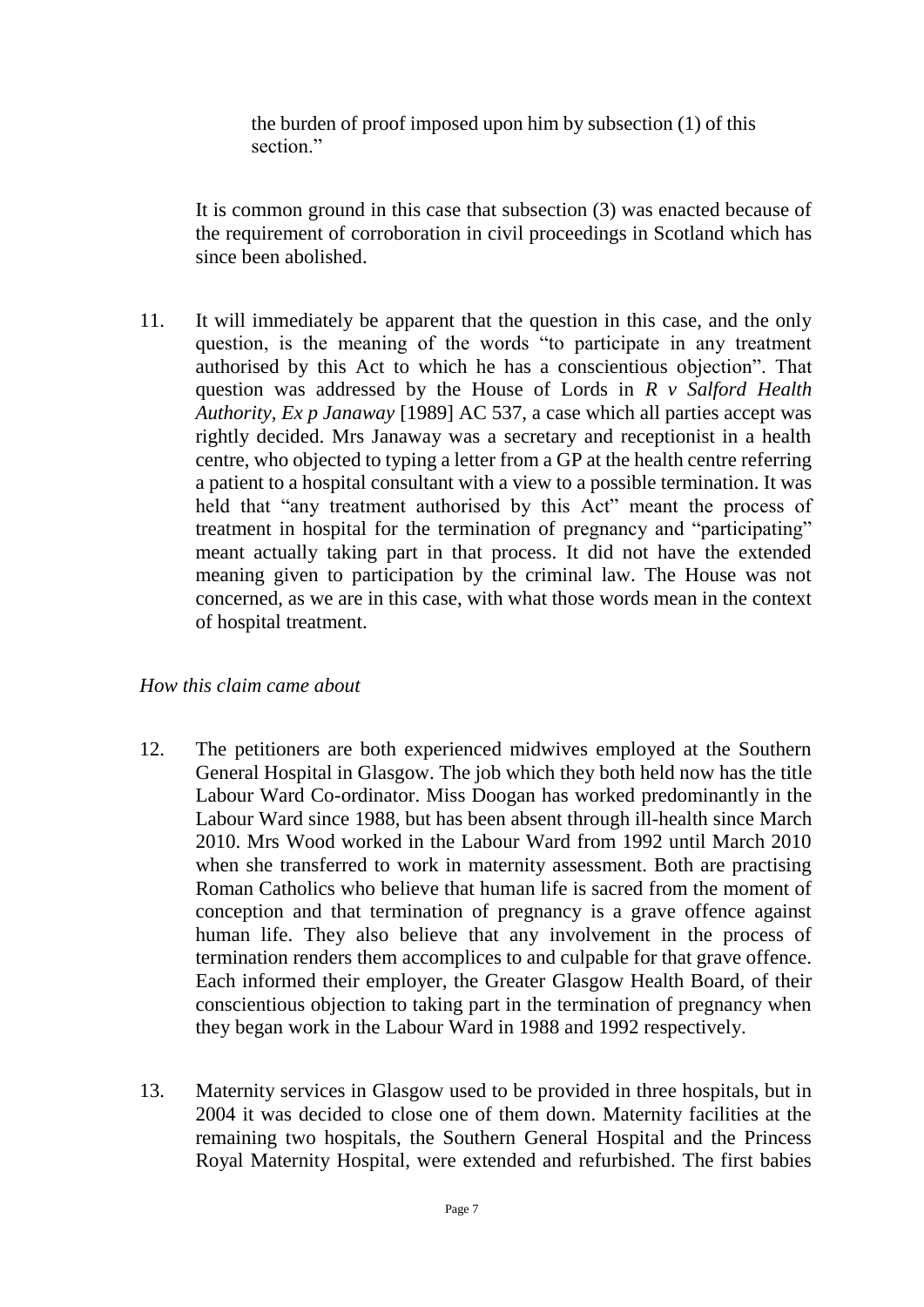were born in the new maternity unit at the Southern General Hospital in December 2009. The Fetal Medicine Unit at the closed hospital was transferred to the Southern General Hospital. The vast majority of abortions performed in the United Kingdom are performed on ground (a) (98% in England and Wales and  $98.7\%$  in Scotland in the year to  $31<sup>st</sup>$  December 2012). All medical terminations of pregnancy on that ground at the Southern General Hospital (which by definition are now under 24 weeks' gestation) take place in the Gynaecology Ward, not the Labour Ward.

- 14. Medical terminations (after 12 weeks' gestation) on the remaining grounds, that is on grounds (b), (c) and (d) in section  $1(1)$  and in the emergencies provided for by section 1(4), take place in the Labour Ward. These are a tiny proportion of all terminations and a tiny proportion of the work of the Labour Ward. Since 2010, there have been about 6000 births a year at the Southern General Hospital and just under 60 terminations a year in the Labour Ward. The majority of these are because of foetal abnormalities (ground (d)) and are particularly distressing for everyone concerned, because these were often wanted babies who may have to be aborted at a late stage of gestation.
- 15. The practice since 2010 has been that where a foetal abnormality is detected the patient will be transferred to the Fetal Medicine Unit, where she will be counselled about the test results and the options available to her. If she decides on termination, the Fetal Medicine Unit will liaise with the Labour Ward to decide upon a suitable time for her admission and will administer the first dose of medication to induce labour. She will return to the Fetal Medicine Unit 48 hours later. They will contact the Labour Ward to make sure that there is suitable accommodation available and escort her round to the Labour Ward where the remainder of the process will take place. The aim is for no more than one medical termination a day to be scheduled in the ward. Other scheduled work in the Labour Ward includes elective caesarean sections and inductions of labour. Unscheduled work includes normal spontaneous labours or foetal losses and emergency operations. Scheduling the Labour Ward workload is the job of the Labour Ward Co-ordinator.
- 16. When a patient undergoing a termination is admitted to the Labour Ward, a midwife will be assigned to give her one to one care. This will involve all the usual care of a patient in labour and giving birth - monitoring her condition and stage of labour, pain relief, toileting, delivering the foetus and placenta, supporting the patient and her family through an emotional and upsetting experience, and making the arrangements for the baby once delivered. These will depend upon the family's wishes, but may include helping them with, for example, taking photographs and making funeral arrangements.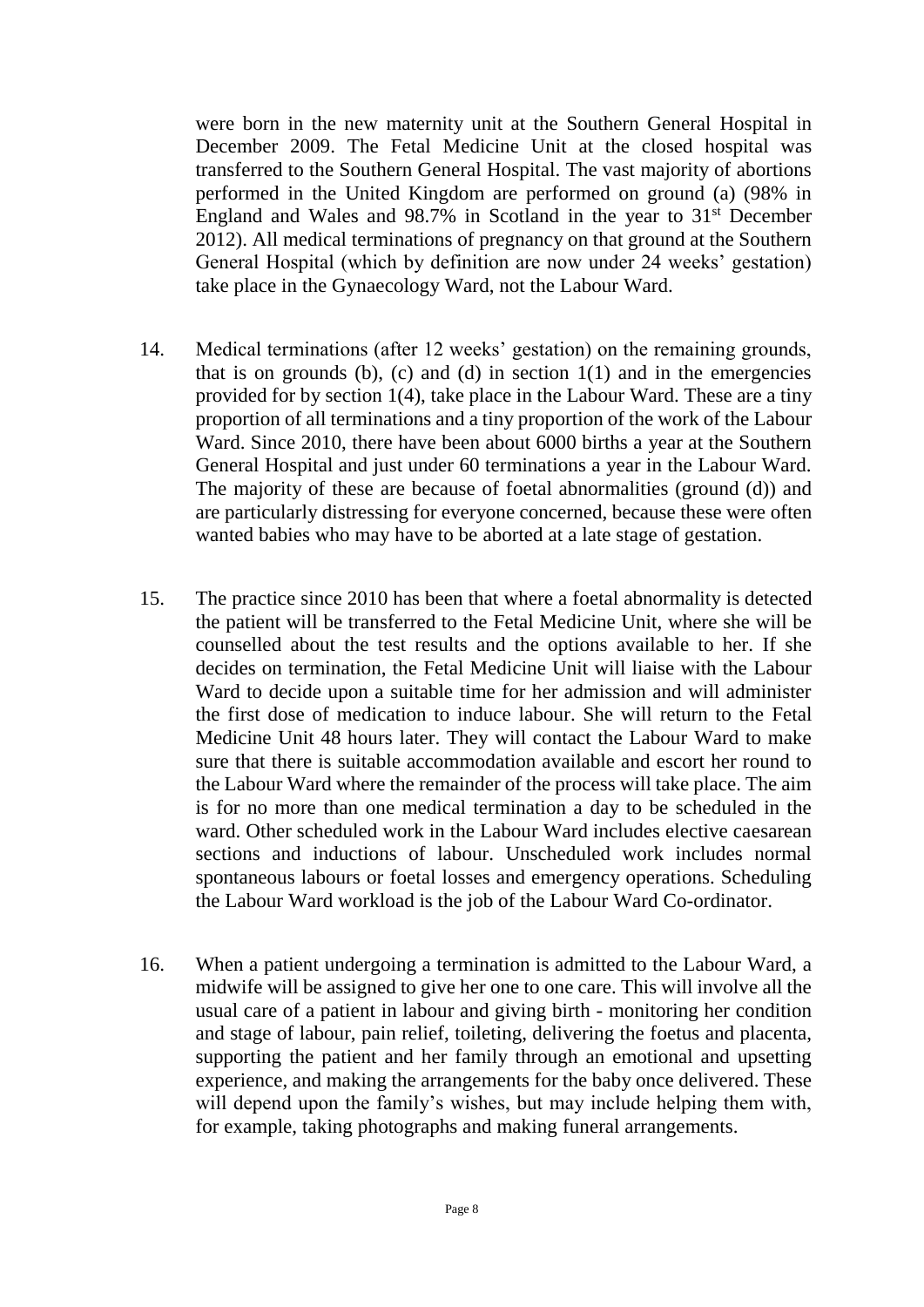- 17. Terminations where there are medical rather than foetal abnormality issues will generally only reach the Labour Ward because its high dependency care is required and this is rare. Between 2006 and 2010, feticide was carried out in the ultra-sound department at Southern General Hospital and the Labour Ward Co-ordinator would assign a midwife to take care of the patient there. Since 2010, feticide has been carried out in the Fetal Medicine Unit which has its own midwifery staff and the Labour Ward Co-ordinator is no longer involved.
- 18. The Labour Ward has midwifery staff in bands 5, 6 and 7. Midwives in each band may be assigned to looking after a particular patient. They have to update the Labour Ward Co-ordinator and to seek her guidance, advice and support where appropriate. There is always a band 7 Labour Ward Coordinator on duty. The parties have agreed a detailed list of 13 tasks included in her role, covering the management of resources within the ward, booking in patients from the Fetal Medicine Unit, allocating staff to patients, providing guidance, advice, and support to midwives, and on occasions taking a direct part in patient care. It will be helpful to return to that list after the applicable principles have been decided (see para 39 below).
- 19. These proceedings came about because the petitioners became concerned that the reorganisation of maternity services would result in an increased number of abortions being carried out on the Labour Ward. Up until then it had been possible to "work around" their conscientious objections to playing any part at all in these procedures, by getting someone else to do the tasks which might otherwise have fallen to them. They sought assurances from management that their objections would continue to be respected and accommodated. Being dissatisfied with what they were told, they first raised an informal grievance in September 2009, which was completed in March 2010. They then began the formal grievance procedure, which went through three stages until their grievance was finally rejected at Board level in June 2011. By that stage the outstanding issue was their continued objection to "delegating, supervising and/or supporting staff to participate in and provide care to patients throughout the termination process". The hospital took the view that this did not constitute providing one to one care to patients and that the petitioners could be required to do it.
- 20. The petitioners then brought judicial review proceedings challenging the decision letters received as a result of the grievance procedure. They were unsuccessful before the Lord Ordinary, Lady Smith, but successful before an Extra Division of the Inner House (Lord Mackay of Drumadoon, Lady Dorrian, and Lord McEwan). The Inner House granted a declarator that: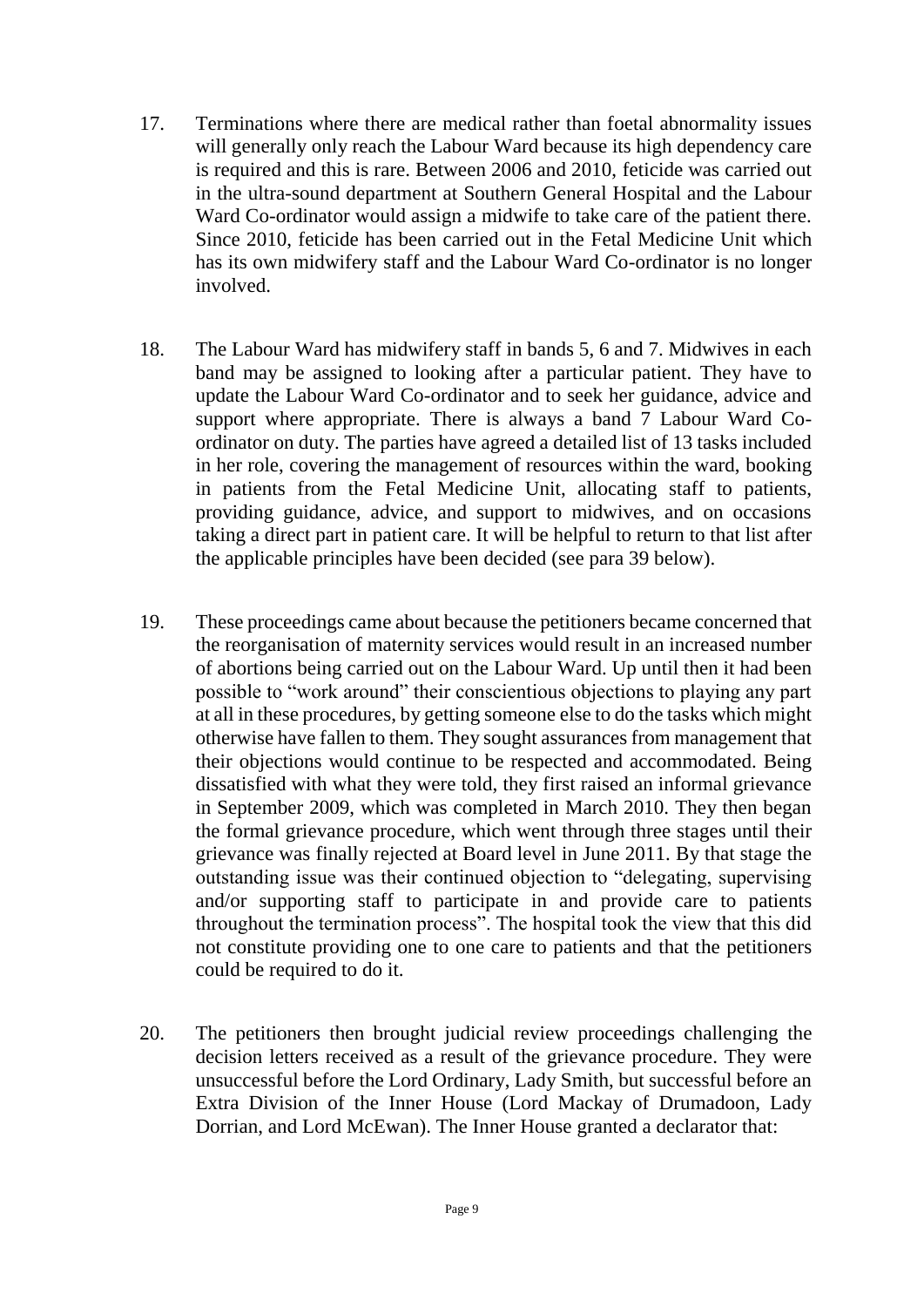"the petitioners' entitlement to conscientious objection to participation in treatment for termination of pregnancy and feticide all in terms of section 4(1) of the Abortion Act 1967 includes the entitlement to refuse to delegate, supervise and/or support staff in the provision of care to patients undergoing termination of pregnancy or feticide throughout the termination process save as required of the petitioners in terms of section 4(2) of the said Act".

21. The Opinion of the Court, delivered by Lady Dorrian, expanded upon this at para 38:

> "The right is given because it is recognised that the process of abortion is felt by many people to be morally repugnant. As Lord Diplock observed in the *RCN* case, it is a matter on which many people have strong moral and religious convictions, and the right of conscientious objection is given out of respect for those convictions and not for any other reason. It is in keeping with the reason for the exemption that the wide interpretation which we favour should be given to it. It is consistent with the reasoning which allowed such an objection in the first place that it should extend to *any involvement in the process of treatment, the object of which is to terminate a pregnancy*." (emphasis supplied)

22. The employers appeal to this Court.

#### *Two distractions*

23. There was some discussion, at an earlier stage in these proceedings, of the relevance of the petitioners' rights under article 9 of the European Convention on Human Rights. This protects the "right to freedom of thought, conscience and religion," including the freedom "to manifest his religion or belief, in worship, teaching, practice and observance". It is our duty, under section 3(1) of the Human Rights Act 1998, to read and give effect to legislation, whenever it was passed, in a way which is compatible with the Convention rights, so far as it is possible to do so. However, the article 9 right is a qualified right, which may be subject to "such limitations as are prescribed by law and necessary in a democratic society in the interests of public safety, for the protection of public order, health or morals, or for the protection of the rights and freedoms of others". Refusing for religious reasons to perform some of the duties of a job is likely (following the decision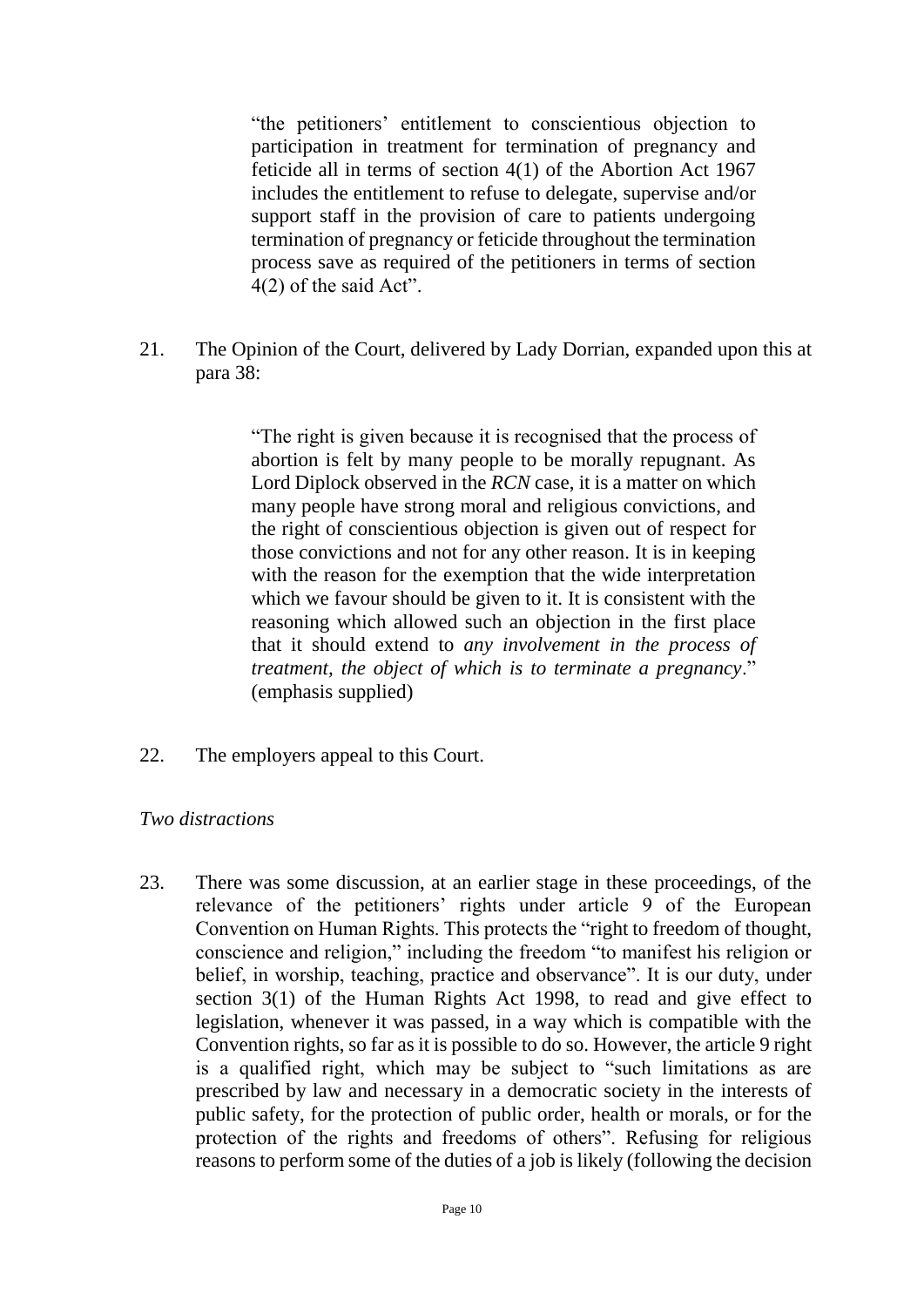of the European Court of Human Rights in *Eweida v United Kingdom* (2013) 57 EHRR 213) to be held to be a manifestation of a religious belief. There would remain difficult questions of whether the restrictions placed by the employers upon the exercise of that right were a proportionate means of pursuing a legitimate aim. The answers would be context specific and would not necessarily point to either a wide or a narrow reading of section 4 of the 1967 Act.

- 24. The better course, therefore, is for this court to decide what that section means according to the ordinary principles of statutory construction. That will then set a limit to what an employer may lawfully require of his employees. But a state employer has also to respect his employees' Convention rights. And the Equality Act 2010 requires that any employer refrain from direct or unjustified indirect discrimination against his employees on the ground of their religion or belief. So, even if not protected by the conscience clause in section 4, the petitioners may still claim that, either under the Human Rights Act or under the Equality Act, their employers should have made reasonable adjustments to the requirements of the job in order to cater for their religious beliefs. This will, to some extent at least, depend upon issues of practicability which are much better suited to resolution in the employment tribunal proceedings (currently sisted pending the resolution of this case) than in judicial review proceedings such as these.
- 25. It is also not for this court to speculate upon the broader consequences of taking a wide or a narrow view of the meaning of section 4. On the one hand, the interveners have argued that to give a broad scope to the right of conscientious objection will put at risk the provision of a safe and accessible abortion service, available to all pregnant women who need and want it, in accordance both with the purpose of the 1967 Act and with a number of international instruments dealing with women's reproductive rights. Furthermore, it may encourage other employers to adopt the policy adopted by the British Pregnancy Advisory Service, of refusing to employ anyone who has any conscientious objection to abortion (on the basis that the lack of such objection is a genuine occupational qualification for the jobs they offer).This reduces the job opportunities available to highly skilled and experienced midwives whose objections may not be as extensive as those of these petitioners.
- 26. Coming as they do from the Royal College of Midwives and the British Pregnancy Advisory Service, such views are obviously worthy of respect. On the other hand, the petitioners argue that to adopt a narrow interpretation of their right of conscientious objection will unreasonably restrict, not only what they say is a fundamental right, but also the job opportunities which will be available to them. Both sides, in other words, argue that adopting a wide or a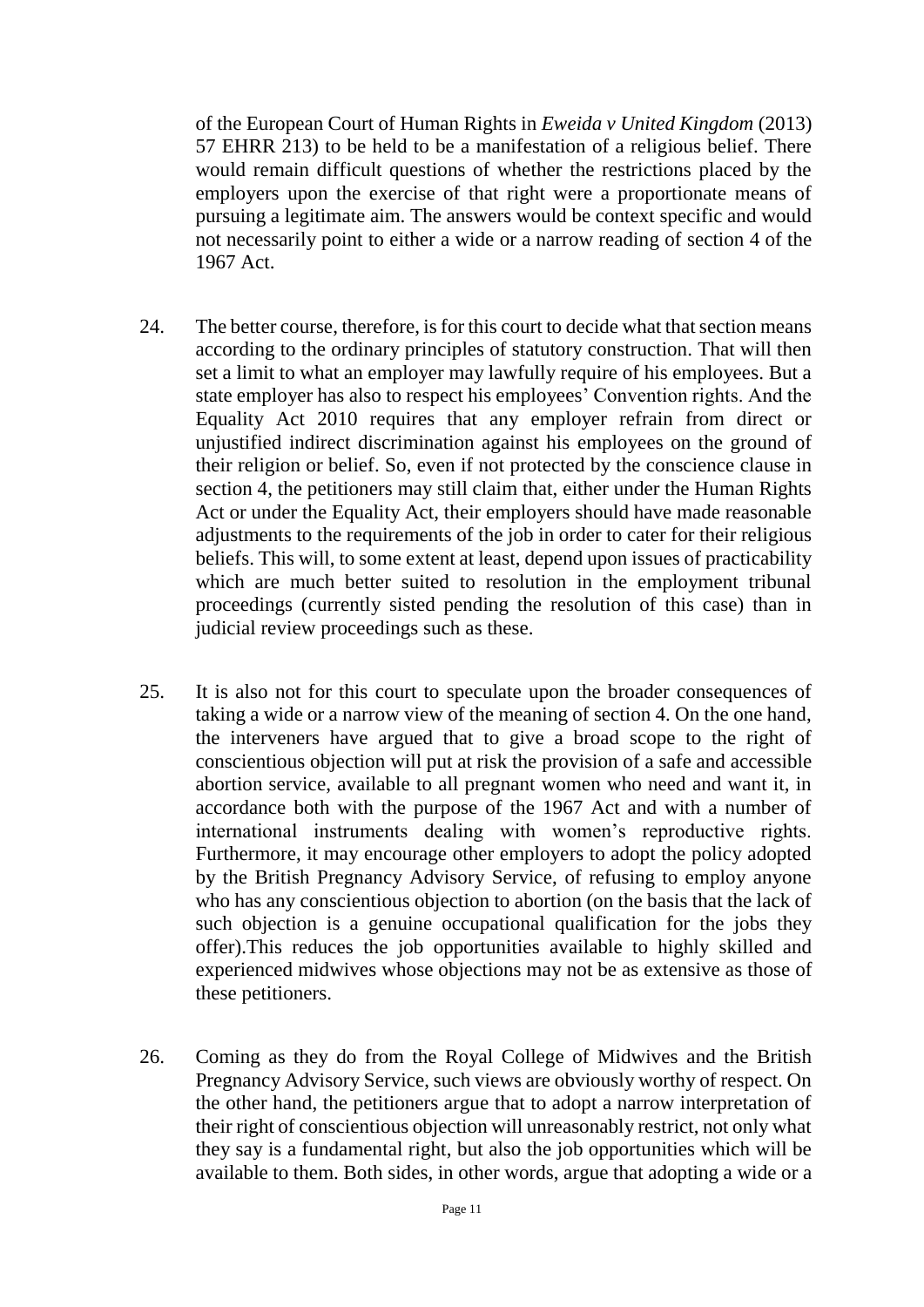narrow interpretation of section 4 will restrict the job opportunities of qualified midwives and other health care professionals and workers and in doing so may put at risk the accessibility of the service.

27. We do not have the evidence with which to resolve those arguments. We can agree with Lord Diplock, in the *Royal College of Nursing* case (p 827D), that the policy of the 1967 Act was clear. It was to broaden the grounds upon which an abortion might lawfully be obtained and to ensure that abortion was carried out with all proper skill and in hygienic conditions. For my part, I would agree with the interveners that the policy was also to provide such a service within the National Health Service, as well as in approved clinics in the private or voluntary sectors. The mischief, also acknowledged by Lord Diplock, was the unsatisfactory and uncertain state of the previous law, which led to many women seeking the services of "back-street" abortionists, which were often unsafe and, whether safe or unsafe, were offered by people who were at constant risk of prosecution and, as Lord Diplock put it, "figured so commonly in the calendars of assizes in the days when I was trying crime" (p 825F). The conscience clause was the *quid pro quo* for a law designed to enable the health care profession to offer a lawful, safe and accessible service to women who would previously have had to go elsewhere. But we are not equipped to gauge what effect either a wide or a narrow construction of the conscience clause would have upon the delivery of that service, which may well differ from place to place. Our only safe course is to make the best sense we can of what the section actually says.

### *The construction of section 4*

- 28. We have been presented with a spectrum of constructions of "participating in any treatment authorised by this Act to which he has a conscientious objection". This must be read together with section 1 of the Act, which prescribes the conditions under which a pregnancy may lawfully be terminated. As was pointed out in the *Royal College of Nursing* case, although section 1(1) does not use the term "treatment" at all, the termination of pregnancy must be the treatment referred to in section 4.
- 29. However, no-one suggests that the conscience clause is limited to the actual ending of the pregnancy, that is, when the pregnancy comes to an end because the woman has been delivered of the foetus. In a surgical termination of pregnancy, the events are simultaneous, but in a medical termination, they are not. In a medical termination, it would make no sense to make lawful the ending of the pregnancy without also making lawful the prescribing and administration of the drugs which bring that termination about. Rather, at one end of the spectrum, the Royal College of Midwives argue that the "treatment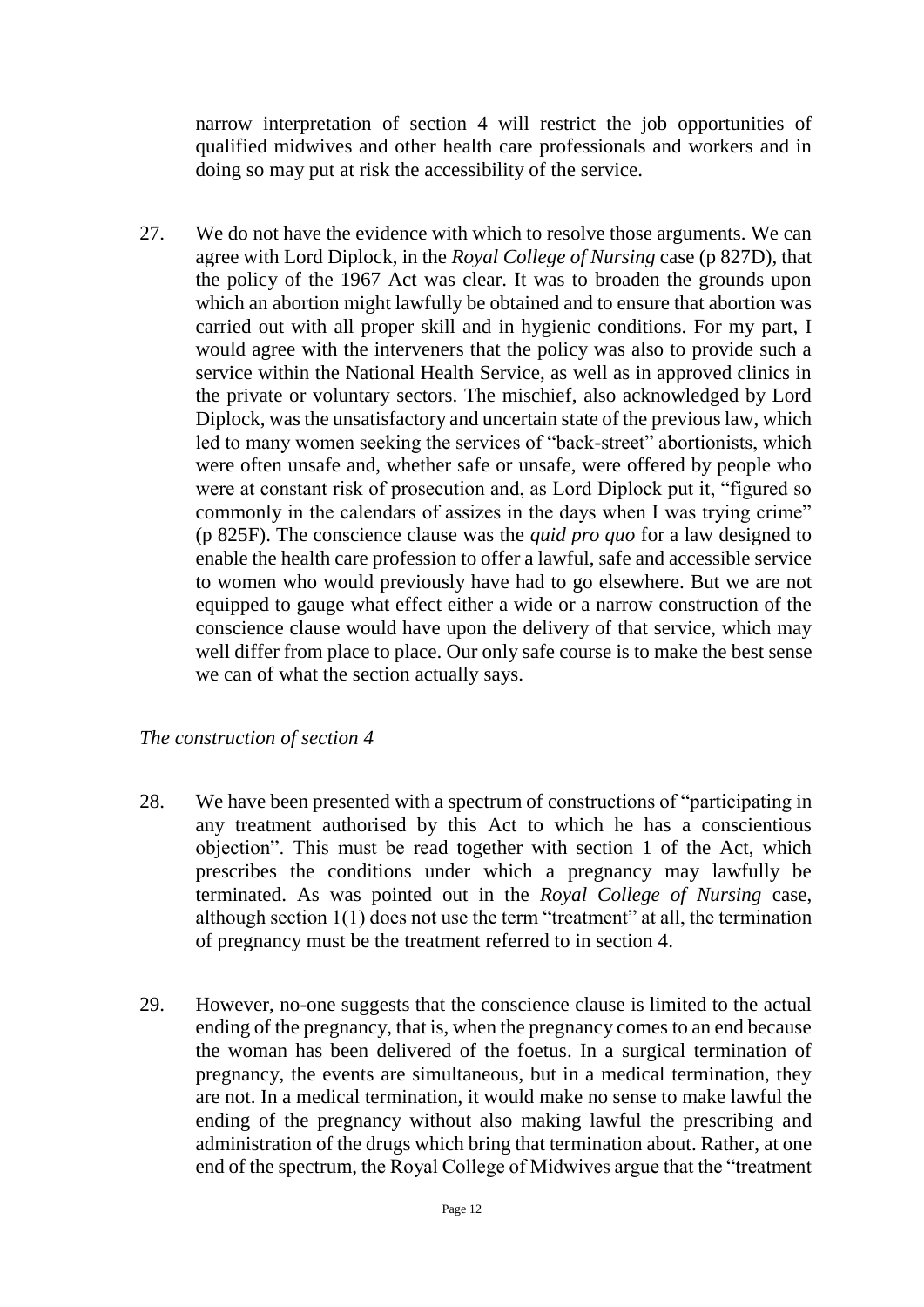authorised by this Act" is limited to the treatment which actually causes the termination, that is, the administration of the drugs which induce premature labour. It does not extend to the care of the woman during labour, or to the delivery of the foetus, placenta and membrane, or to anything that happens after that.

- 30. This may be a little narrower than the guidance given by the Royal College in their 1997 position paper on conscientious objection. This states that "[t]he RCM believes that the interpretation of the conscientious objection clause should only include direct involvement in the procedure of terminating pregnancy" and "[t]he RCM is of the opinion that the conscientious objection clause solely covers being directly involved in the procedures a woman undergoes during the termination of pregnancy whether surgically or medically induced".
- 31. At the other end of the spectrum, the petitioners argue that they have the right to object to any involvement with patients in connection with the termination of pregnancy to which they personally have a conscientious objection. The exercise of conscience is an internal matter which each person must work out for herself. It is bound to be subjective. In their case, as practising Roman Catholics, their objections extend to receiving and dealing with the initial telephone call booking the patient into the Labour Ward, to the admission of the patient, to assigning the midwife to look after the patient, to the supervision of the staff looking after the patient, both before and after the procedure, as well as to the direct provision of any care for those patients, apart from that which they are required to perform under section 4(2).
- 32. The appellant employers argue for an interpretation in between the other two. "Treatment authorised by this Act" begins with the administration of the drugs and ends with the "expulsion of the products of conception – foetus, placenta and membrane, from the womb". So the conscience clause does not cover making bookings or aftercare for patients who have undergone a termination. Nor does it cover fetching the drug before it is administered. "Participating" is limited to direct participation in the treatment involved. It does not cover administrative and managerial tasks, such as allocating ward resources and assigning staff. Nor does it cover supervisory duties which are concerned with ensuring that general nursing care of an appropriate standard is provided to women undergoing a termination.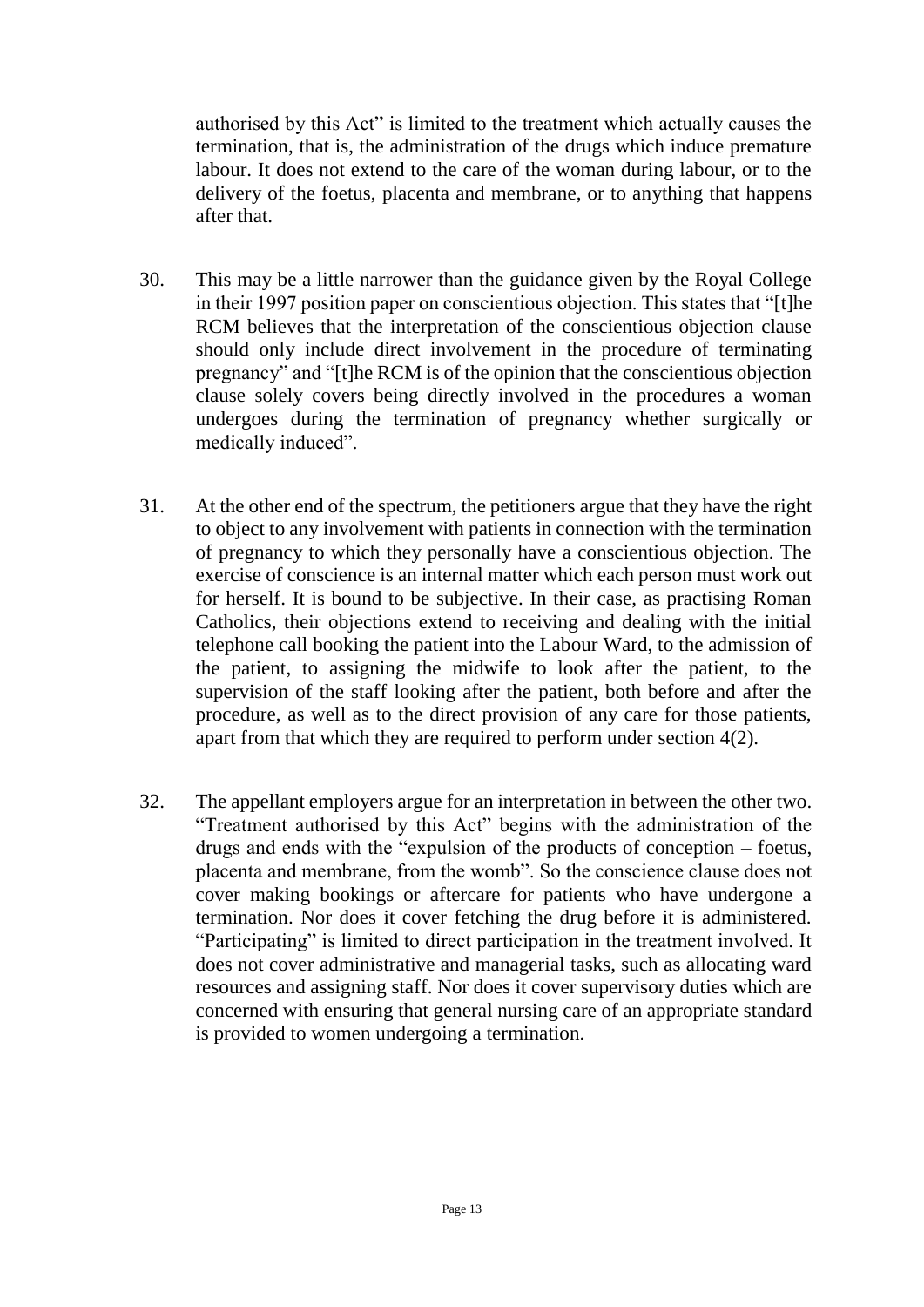#### *Discussion*

- 33. This is, as already stated, a pure question of statutory construction. Section 4(1) of the 1967 Act refers to "treatment authorised by this Act" but section 1(1) does not in so many words refer to "treatment" at all. Nevertheless, the section is headed "Medical termination of pregnancy". Section 1(1) makes lawful the termination of a pregnancy by a registered medical practitioner in certain circumstances. Section 1(4) also refers to the termination of a pregnancy by a registered medical practitioner and modifies the circumstances in which it is lawful. Section 1(3) refers to "any treatment for the termination of a pregnancy". Hence, as the House of Lords decided in the *Royal College of Nursing* case, what is authorised by the Act is *the whole course of medical treatment bringing about the ending of the pregnancy*. By virtue of section 5(2), any other conduct which is prohibited by sections 58 and 59 of the Offences against the Persons Act 1861 in England and Wales or by any rule of law in Scotland remains a criminal offence.
- 34. Thus I would agree with the appellants that the course of treatment to which the petitioners may object is the whole course of medical treatment bringing about the termination of the pregnancy. It begins with the administration of the drugs designed to induce labour and normally ends with the ending of the pregnancy by delivery of the foetus, placenta and membrane. It would also, in my view, include the medical and nursing care which is connected with the process of undergoing labour and giving birth, - the monitoring of the progress of labour, the administration of pain relief, the giving of advice and support to the patient who is going through it all, the delivery of the foetus, which may require the assistance of forceps or an episiotomy, or in some cases an emergency Caesarian section, and the disposal of the foetus, placenta and membrane. In some cases, there may be specific aftercare which is required as a result of the process of giving birth, such as the repair of an episiotomy. But the ordinary nursing and pastoral care of a patient who has just given birth was not unlawful before the 1967 Act and thus was not made lawful by it.
- 35. These conclusions are supported by the exception in section 4(2), which provides that the right of conscientious objection does not affect any duty to participate in treatment which is necessary to save the life or to prevent grave permanent injury to the physical or mental health of a pregnant woman. One would expect this duty to cover any medical and nursing care during the process of termination and delivery which was necessary for those purposes.
- 36. In *Janaway* [1989] AC 537, 572 Lord Keith pointed out that such an interpretation would not cover the doctors forming the opinions required by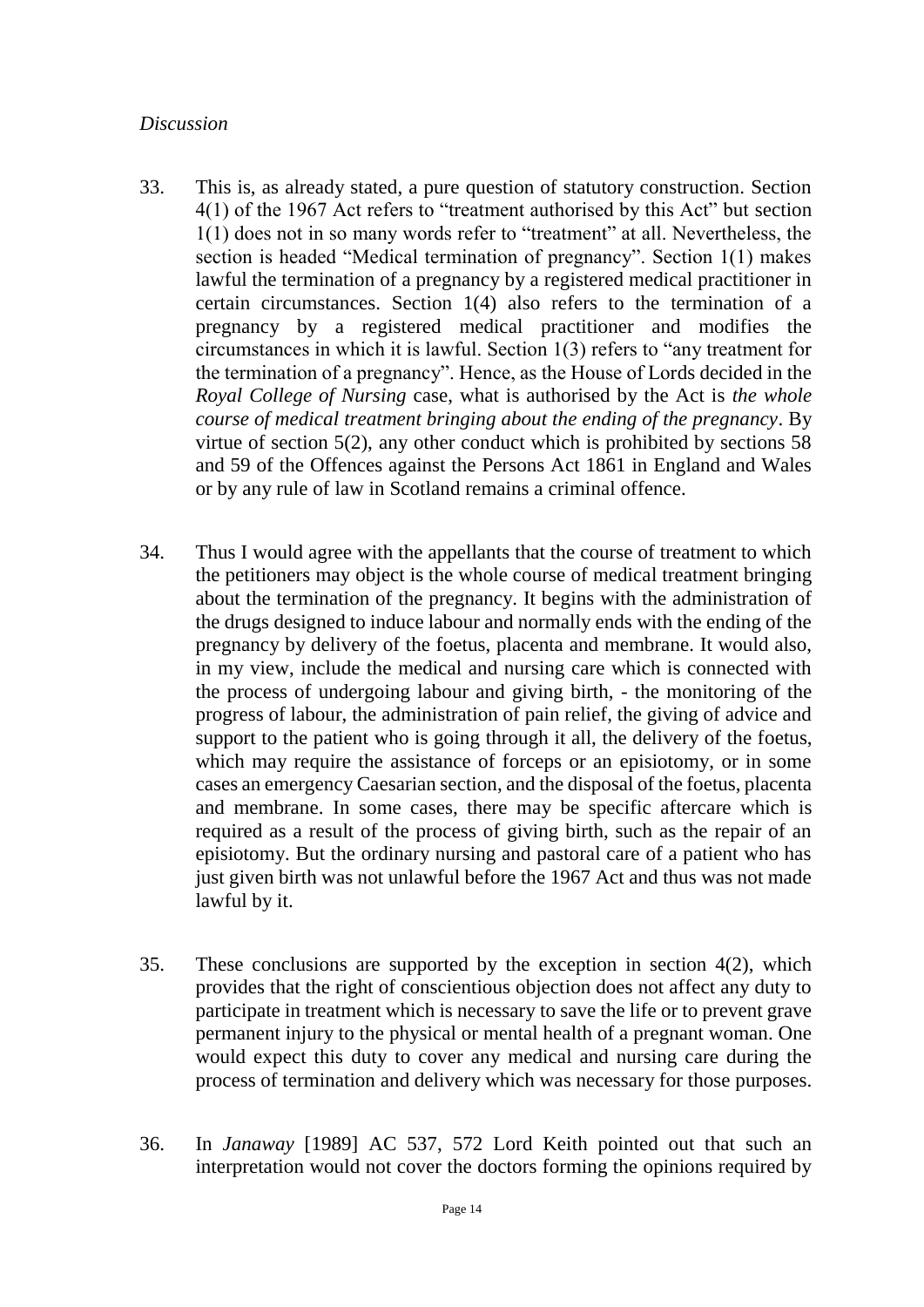section 1 and signing the certificates to that effect (provided for in the Regulations made under section  $2(1)(a)$  of the Act). These certificates have to be given before the "treatment for the termination of pregnancy" begins. It is in any event hard to see them as part of the treatment process. They are a necessary precondition to it. It follows that they are not covered by the conscience clause in section 4(1). Nevertheless, we understand that the contractual arrangements made by the NHS with GPs, and the employment contracts made with hospital doctors, do in practice contain such clauses.

- 37. The more difficult question is what is meant by "to participate in" the course of treatment in question. The employers accept that it could have a broad or a narrow meaning. On any view, it would not cover things done before the course of treatment began, such as making the booking before the first drug is administered. But a broad meaning might cover things done in connection with that treatment after it had begun, such as assigning staff to work with the patient, supervising and supporting such staff, and keeping a managerial eye on all the patients in the ward, including any undergoing a termination. A narrow meaning would restrict it to "actually taking part", that is actually performing the tasks involved in the course of treatment.
- 38. In my view, the narrow meaning is more likely to have been in the contemplation of Parliament when the Act was passed. The focus of section 4 is on the acts made lawful by section 1. It is unlikely that, in enacting the conscience clause, Parliament had in mind the host of ancillary, administrative and managerial tasks that might be associated with those acts. Parliament will not have had in mind the hospital managers who decide to offer an abortion service, the administrators who decide how best that service can be organised within the hospital (for example, by assigning some terminations to the Labour Ward, some to the Fetal Medicine Unit and some to the Gynaecology Ward), the caterers who provide the patients with food, and the cleaners who provide them with a safe and hygienic environment. Yet all may be said in some way to be facilitating the carrying out of the treatment involved. The managerial and supervisory tasks carried out by the Labour Ward Co-ordinators are closer to these roles than they are to the role of providing the treatment which brings about the termination of the pregnancy. "Participate" in my view means taking part in a "hands-on" capacity.
- 39. It is helpful to test these principles against the agreed list of the tasks included in the petitioners' role as Labour Ward Co-ordinators:

(1) management of resources within the Labour Ward, including taking telephone calls from the Fetal Medicine Unit to arrange medical terminations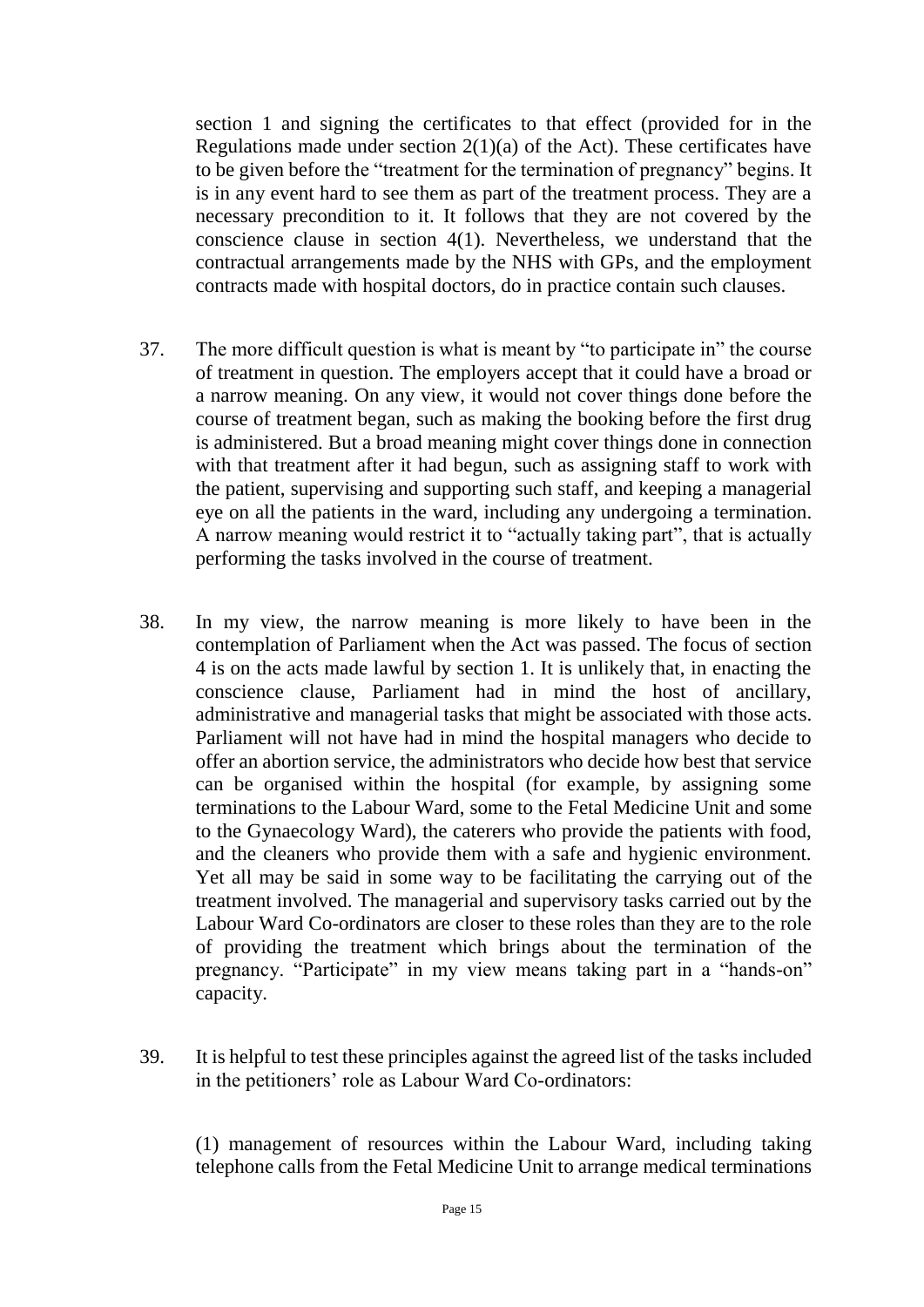of pregnancy; this is not covered by the conscience clause as interpreted above;

(2) providing a detailed handover within the Labour Ward to the new Labour Ward Co-ordinator coming on shift; this is not covered by the conscience clause as interpreted above (but a way round would be to refer to the allocated midwife for details);

(3) appropriate allocation of staff to patients who are already on the ward at the start of the shift or who are admitted in the course of the shift; this is not covered by the conscience clause as interpreted above;

(4) providing guidance, advice and support (including emotional support) to all midwives; this is only covered insofar as it relates to guidance, advice and support directly connected with the care of a particular patient undergoing a termination, such as whether to administer another round of drugs, as opposed to the ordinary monitoring of any patient on the ward;

(5) accompanying the obstetricians on ward rounds; this would not be covered by the conscience clause as interpreted above, except to the patients undergoing terminations; but there would be little that a midwife with conscience objections could contribute to such a ward round for patients undergoing a termination;

(6) responding to requests for assistance, including responding to the nurse call system and the emergency pull; responding by itself is not covered; it would depend upon the assistance requested whether it was part of the treatment for a termination;

(7) acting as the midwife's first point of contact, if the midwife is concerned about how a patient is progressing; in itself, this is not covered; but the assistance required may be, depending upon what it is; and if assistance is required with the course of treatment leading to a termination, the Labour Ward Co-ordinator should refer to someone else who does not share her conscientious objection to assisting;

(8) ensuring that midwives on duty receive break relief, which may mean that the Labour Ward Co-ordinator provides the break relief herself; ensuring break relief is not covered but providing it oneself is covered;